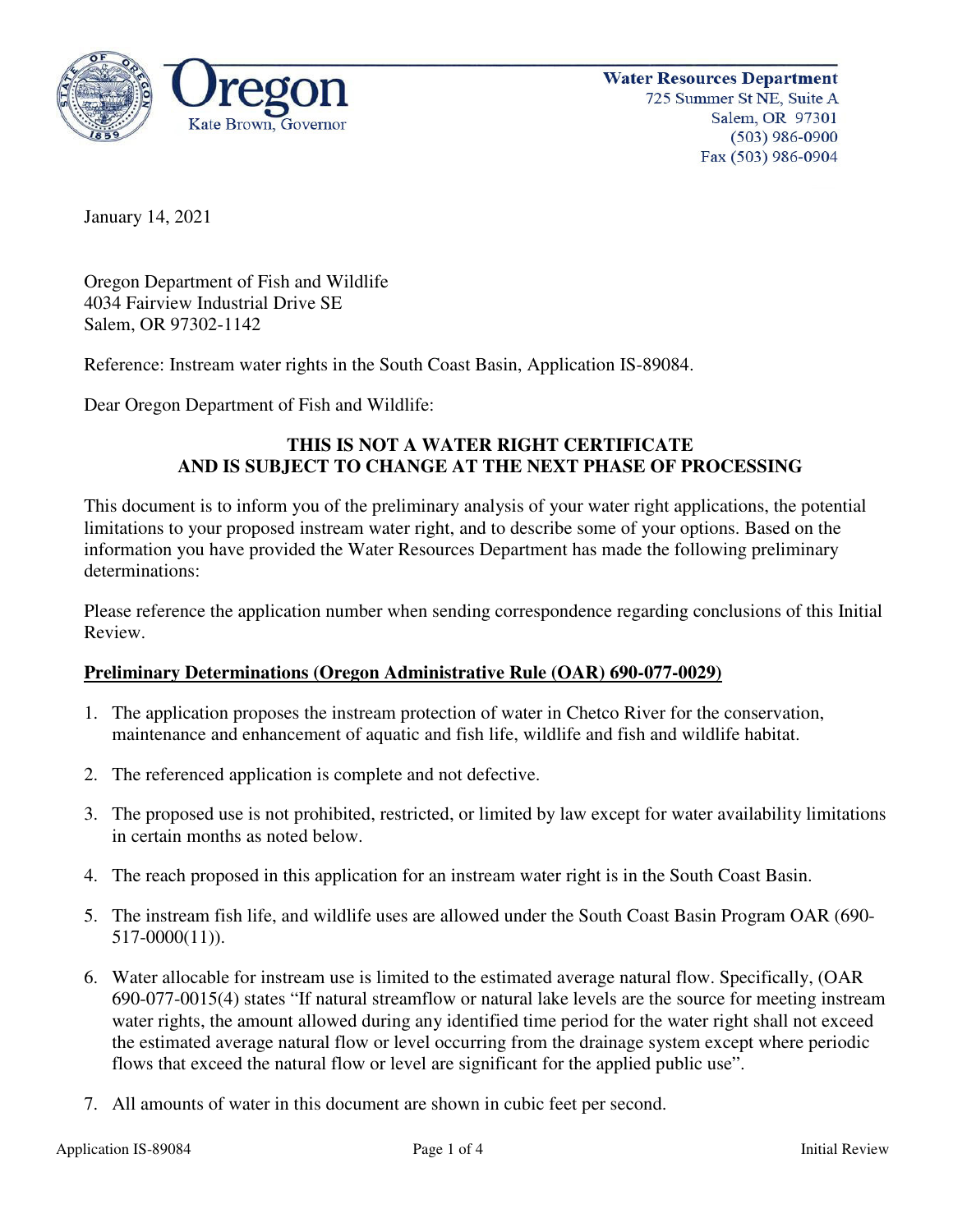## **Application IS-89084**

# **Priority date: November 30, 2020**

## **Description:**

Chetco River, tributary to Pacific Ocean, beginning at river mile 5.3 (SWNE, S35, T40S, R13W, WM) in Curry County (42.073344, -124.211347) and continuing downstream to river mile 0.2 (NWNE, S8, T41S, R13W, WM) in Curry County (42.04726, -124.269719).

a. The amount of water requested for instream use:

Fish Life and Fish Habitat:

| Jan | <b>TI</b> 1<br>Feb | Mar | Apr $\vert$ | May | Jun | Jul | Aug  | $Sep$ | Oct | Nov | <b>Dec</b> |
|-----|--------------------|-----|-------------|-----|-----|-----|------|-------|-----|-----|------------|
|     |                    |     |             |     |     |     | 1413 | 208.6 | 585 |     |            |

#### Estimated Average Natural Flow:

| Jan  | Feb  | Mar | Apr $\vert$ | $\overline{May}$ Jun   Jul   Aug   $\overline{G}$               |  | $\mathbf{Sep}$ | Oct | <b>Nov</b> | Dec  |
|------|------|-----|-------------|-----------------------------------------------------------------|--|----------------|-----|------------|------|
| 3810 | 4040 |     |             | $\vert 3350 \vert 1980 \vert 876 \vert 420 \vert 214 \vert 130$ |  | 102            | 248 | 1820       | 4240 |

Allowable Instream Use:

| Jan | Feb | Mar | Apr | May | Jun | Jul             | Aug | Sep | Oct | <b>Nov</b> | $\iota$ ec |
|-----|-----|-----|-----|-----|-----|-----------------|-----|-----|-----|------------|------------|
|     |     |     |     |     |     | $\mathbf{14}$ . | 130 | 102 | 248 |            |            |

#### **Summary of Determination:**

A percentage of the water applied for has been determined allocable for the purpose(s) identified in the application. That rate allowed is shown in the table above titled "Allowable Instream Use" and, if less than the rate shown in "Requested for Fish Life and Fish Habitat" table, is limited to the rate shown in the "Estimated Average Natural Flow" table.

The application can be moved to the next phase of the water rights application review process. Comments received within the comment period will be evaluated at the next phase of the process.

#### Withdrawal:

If you choose not to proceed, you may withdraw your application. To accomplish this, you must notify the Department in writing by **February 2, 2021**.

#### To Proceed with Your Application:

If you choose to proceed with an application, you do not have to notify the Department. Your application will automatically be placed on the Department's Public Notice to allow others the opportunity to comment. After the comment period the Department will complete a public interest review and issue a proposed final order.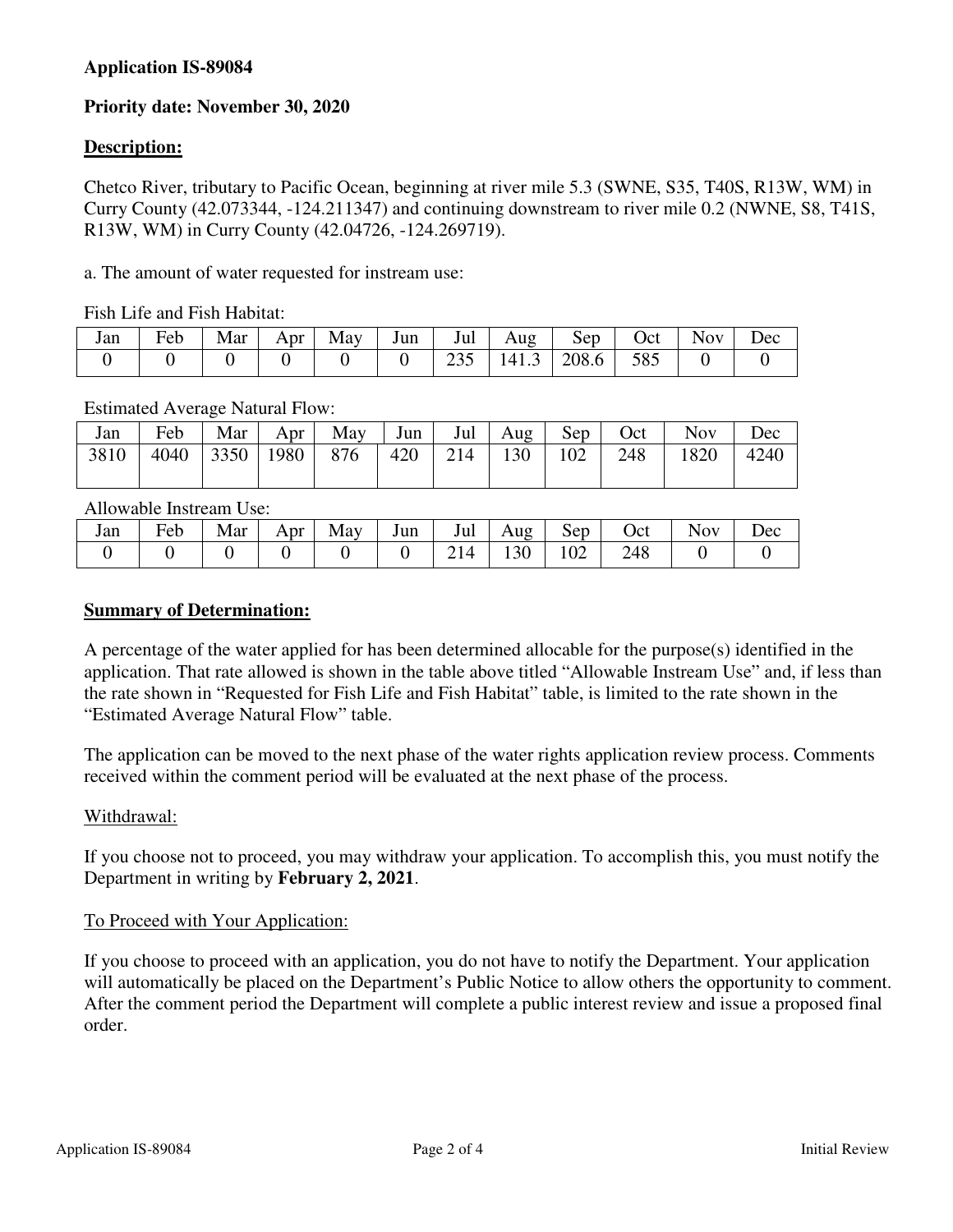If you have any question:

Feel free to contact R. Craig Kohanek at (503) 986-0823 or Ron.C. Kohanek@oregon.gov if you have questions. Please have the application number available if you call.

Sincerely,

R. Craig Kohanek Water Rights Analyst

Cc: File Watermaster #13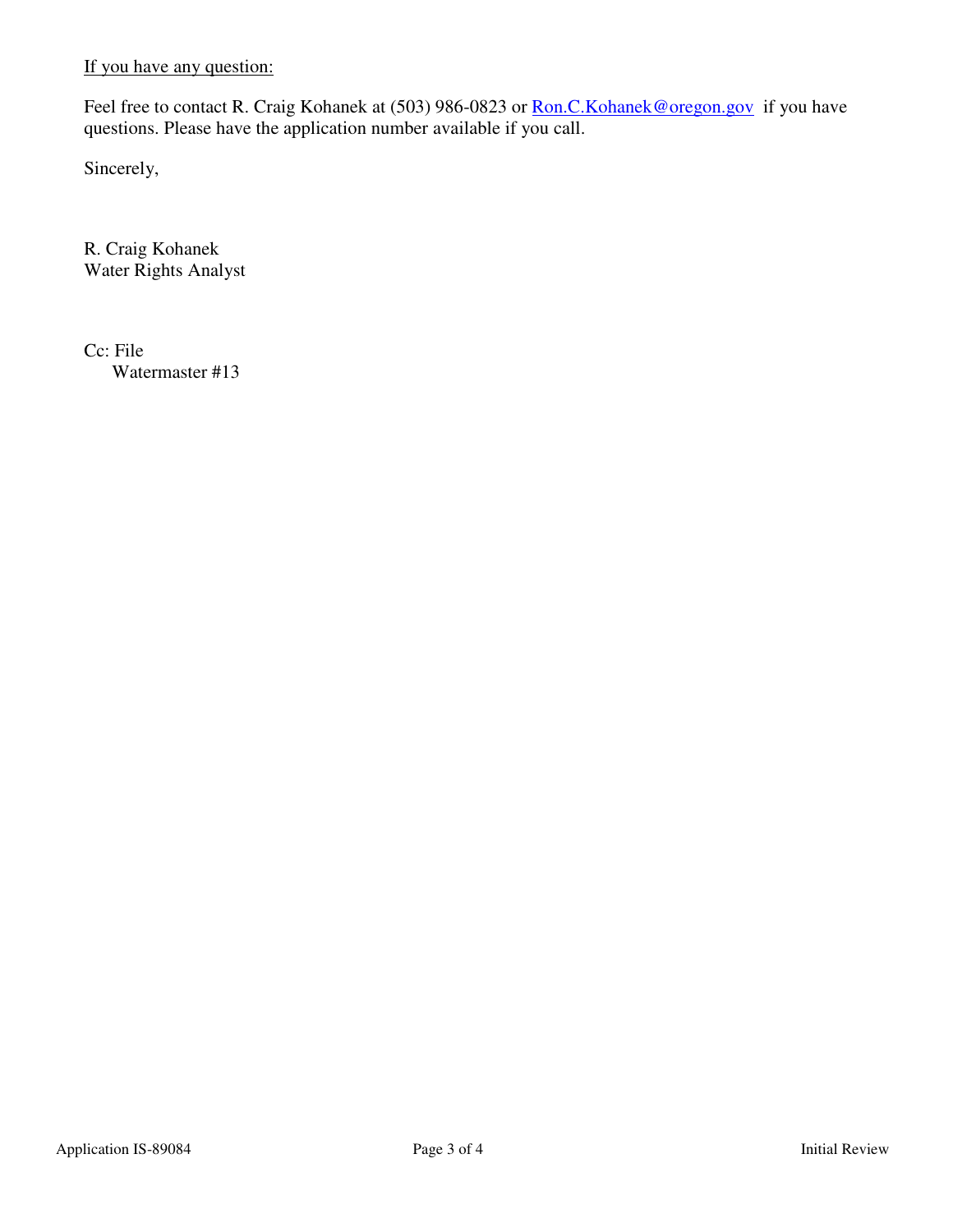## APPLICATION FACT SHEET

Application File Number: IS-89084

Applicant: Oregon Department of Fish and Wildlife

County(ies): Coos

Watermaster: Scott Ceciliani, District #14

Priority Date: November 30, 2020

Source: Chetco River, tributary to Pacific Ocean

Basin Name & Number: South Coast Basin, #517

WAB: 70908

Allowable Instream Use:

| Jan | $\mathbf{r}$<br>Feb | Mar | Apr | May | Jun | Jul | Aug   | Sep             | Jct - | Nov | $\bm{\mathcal{C}}$ |
|-----|---------------------|-----|-----|-----|-----|-----|-------|-----------------|-------|-----|--------------------|
|     |                     |     |     |     |     |     | 1 J U | $\Omega$<br>102 | ∠⊤∪   |     |                    |

PUBLIC NOTICE DATE: Tuesday, January 19, 2021

# 30 DAY COMMENT DEADLINE DATE: **Thursday, February 18, 2021**